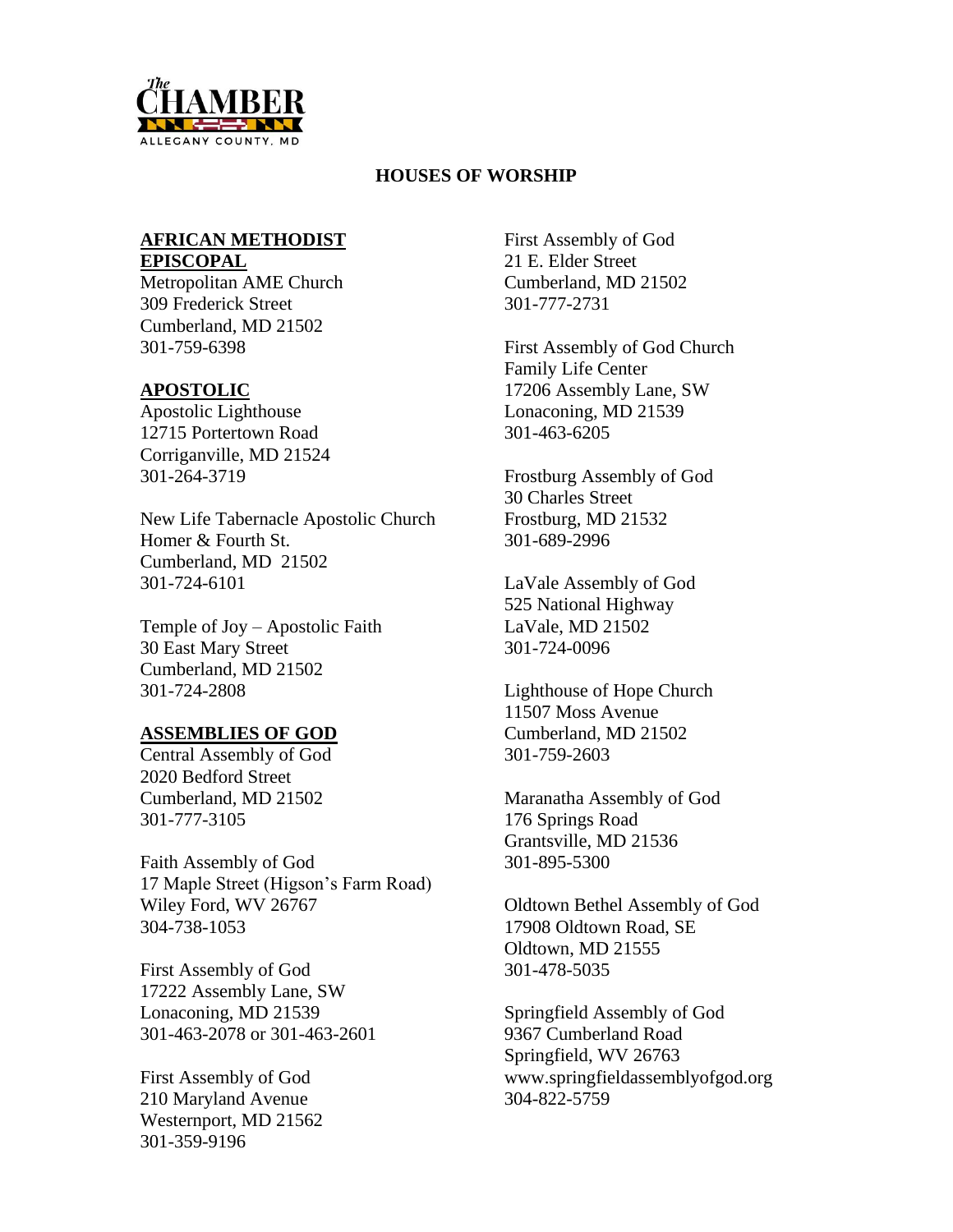Trinity Assembly of God Cumberland: 301-722-4988 Midlothian: 301-689-3100 Children's Phone: 301-689-5300 Youth Center: 301-689-3158

Trinity Assembly of God 12122 Bedford Road, NE Cumberland, MD 21502 301-724-2632

Trinity Assembly of God Youth Center Fellowship Hall 19713 Shaft Road, SW Frostburg, MD 21532 301-689-3158

Trinity Assembly of God 19906 Old Midlothian Road, SW Frostburg, MD 21532 301-689-3100

#### **BAPTIST**

Calvary Baptist Church 14517 McMullen Highway, SW Cumberland, MD 21502 [calvarybaptist@allconet.org](mailto:calvarybaptist@allconet.org) www.calvarybaptistmd.org 301-729-0784

Christ Memorial Baptist Church 207 Roosevelt Street Westernport, MD 21562 301-359-9049

Ebenezer Full Gospel Baptist Church 861 Columbia Avenue Cumberland, MD 21502 240-362-7072

Eckhart Baptist Church 17104 Old National Pike, SW Frostburg, MD 21532 301-689-2117

Faith Independent Baptist Church 301 Shaw Street Frostburg, MD 21532 301-689-6294

First Baptist Church Water Street (next to Community Building) Fort Ashby, WV 26719 304-298-3537

First Baptist Church SBC 212 Bedford Street Cumberland, MD 21502 301-777-0823

Grace Baptist Church SBC 211 Greene Street Cumberland, MD 21502 301-777-0823

LaVale Baptist Church SBC 1115 National Highway LaVale, MD 21502 301-729-2364

Memorial Heights Baptist Church 1419 East Oldtown Road Cumberland, MD 21502 301-724-5876

Second Baptist Church SBC 1 Grand Avenue Cumberland, MD 21502 301-722-5190

Calvary Bible Church Independent Baptist 13901 S. Gardner Avenue Ellerslie, MD 21529 [www.thecalvarybiblechurch.org](http://www.thecalvarybiblechurch.org/) 301-722-2055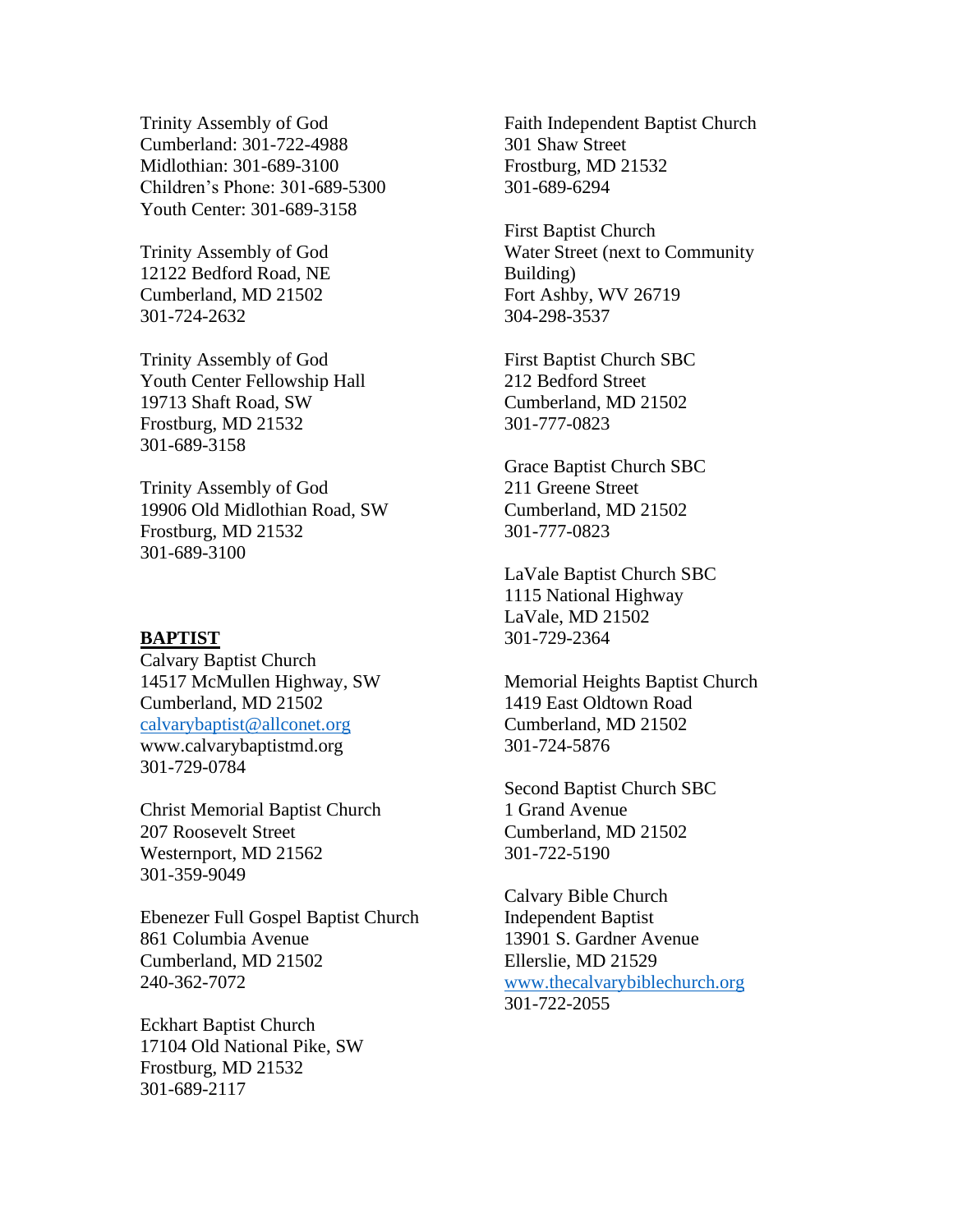Cornerstone Baptist Church 930 Frederick Street Cumberland, MD 21502 www.cumberlandcornerstone.org 301-777-2788

Faith Independent Baptist Church 255 Shaw Street Frostburg, MD 21532 301-689-6294

First Baptist Church of Cumberland SBC 212 Bedford St. Cumberland, MD 21502 [firstbaptist@atlanticbbn.net](mailto:firstbaptist@atlanticbbn.net) 301-777-0668

Full Gospel Seventh Day Baptist Church 14407 Hazen Round NE Cumberland, MD 21502 301-268-7491

Gospel Life Baptist Church 651 W. Piedmont St. Keyser, WV 26726 www.gospellife.us

Highland Baptist Church 11911 Messick Road, SE Cumberland, MD 21502 301-722-2699 or 301-777-9300

Solid Rock Independence Baptist Church 12510 Corrigan Dr. Corriganville, MD 814-709-2104

## **BAPTIST – SOUTHERN CHURCHES**

First English Baptist Church 136 Main Street Frostburg, MD 21532 301-689-3232

Oldtown Baptist Fellowship 19010 Opessa St. SE Oldtown, MD 21555 301-478-5858 301-724-8855 Pastor

Welsh Memorial Baptist Church 19 Beall Street Frostburg, MD 21532 301-689-6332

Western Baptist Association 1101 National Highway LaVale, MD 21502 301-729-6966

### **BRETHREN**

Church of the Brethren 200 Oakview Drive Westernport, MD 21562 301-359-3762

Cumberland Grace Brethren Church 12004 Williams Road, SE Cumberland, MD 21502 301-777-8362

Danville Church of the Brethren 20510 McMullen Highway, SW Rawlings, MD 21557 301-786-6909 or 301-697-3610

Frostburg Church of the Brethren 1 Beall Street Frostburg, MD 21532 301-689-2424

Living Stone Church of the Brethren West Second & North Cedar Streets Cumberland, MD 21502 301-777-0344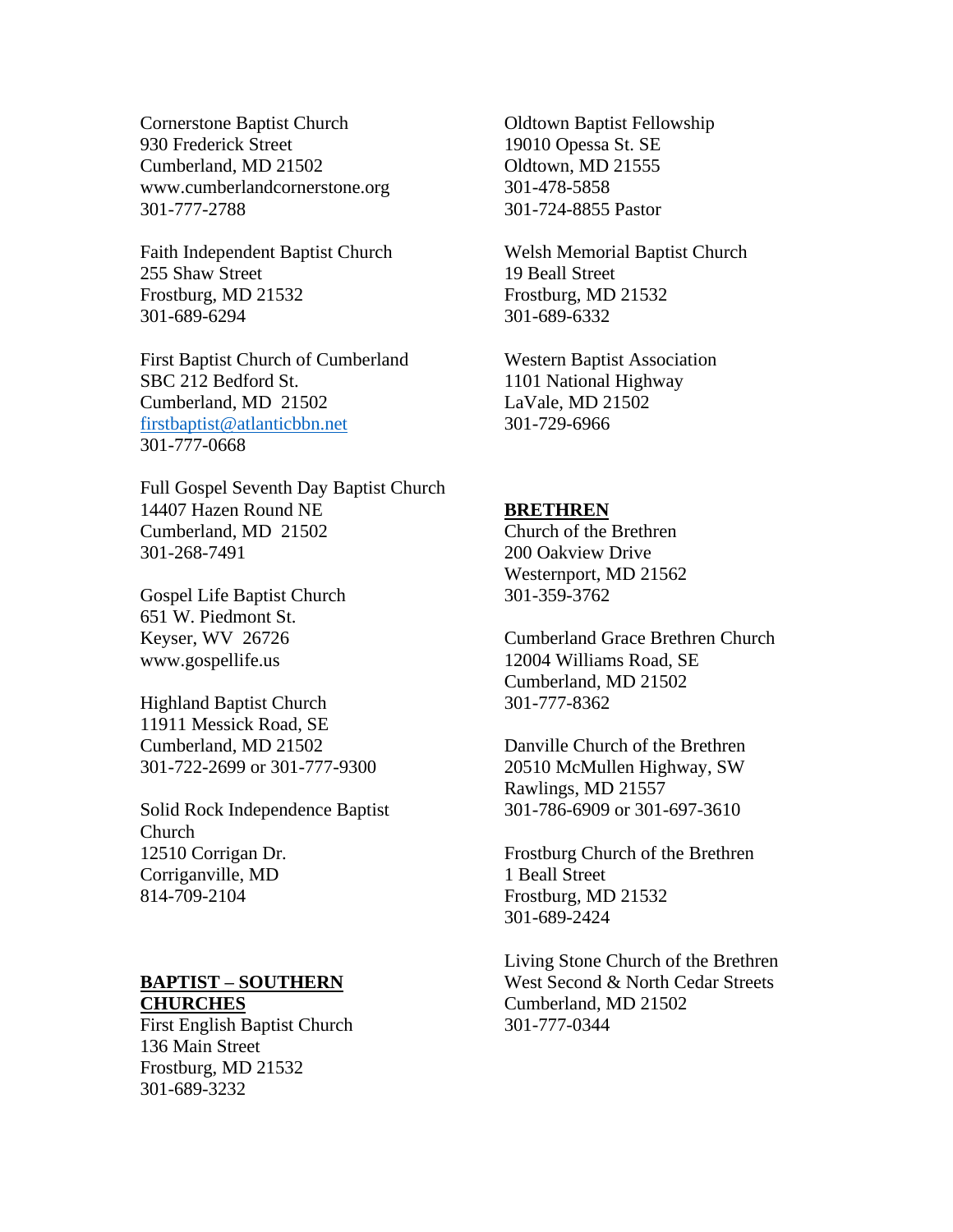Wiley Ford Church of the Brethren Spring Street Wiley Ford, WV 26767 304-738-1536 or 304-738-8717

#### **CATHOLIC**

Our Lady of the Mountains Catholic Churches 201 North Centre Street Cumberland, MD 21502 www.olmcumberland.org 301-777-1750

St. Anthony's Catholic Church 121 Main St. Ridgeley, WV 26753 304-298-3392

St. Ambrose Church Rectory 14923 Winchester Road Cresaptown, MD 21502 301-729-2790

St. Ann's Roman Catholic Church 12814 New Germany Road Grantsville, MD 21536 301-895-3338

St. Anthony Place 125 Fayette Street Cumberland, MD 21502 301-759-4617

St. Mary's Church 300 East Oldtown Road Cumberland, MD 21502 Office/Pastor: 301-777-2990 Church Hall: 301-724-6868 Clubhouse: 301-722-3503 School of Religion: 301-722-3445

St. Michael's Church 44 East Main Street Frostburg, MD 21532 301-689-6767

St. Patrick's Catholic Church 201 North Centre Street Cumberland, MD 21502 301-777-1750

St. Patrick's Catholic Church Church Street Mt. Savage, MD 21545 301-264-3521

Sts. Peter & Paul Catholic Church 125 Fayette Street Cumberland, MD 21502 301-777-3131

St. Peter's Rectory 127 Church Street Westernport, MD 21562 301-359-3055

#### **CHRISTIAN**

First Christian Church Disciples of Christ 312 Bedford Street Cumberland, MD 21502 301-777-3909

### **CHURCHES OF CHRIST**

Church of Christ 221 Memorial Avenue Cumberland, MD 21502 301-777-7718 Salem United Church of Christ 78 Broadway Frostburg, MD 21532 301-689-9695

Winifred Road Church of Christ 936 Winifred Road Cumberland, MD 21502 301-722-6516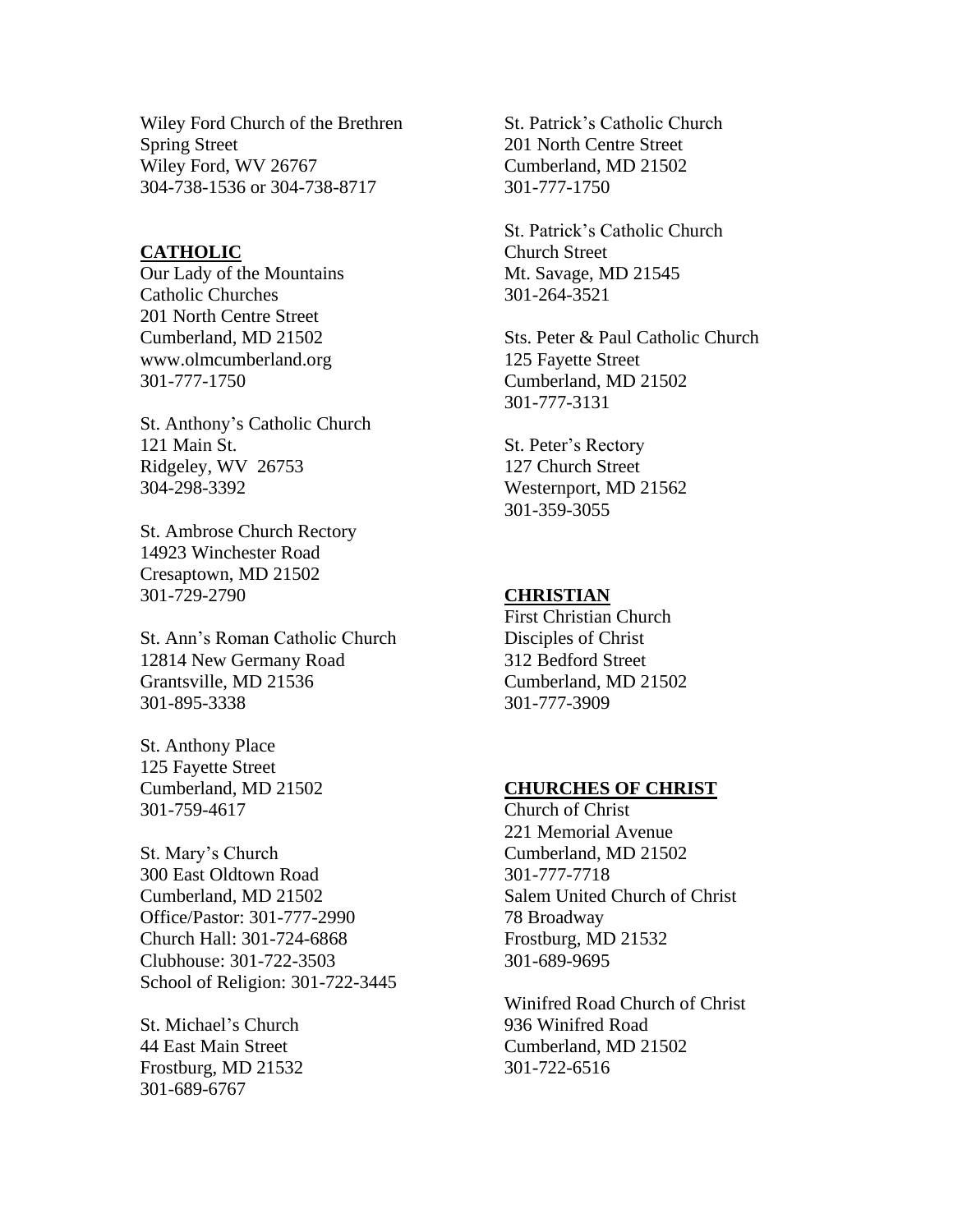# **CHURCHES OF GOD**

Cumberland Church of God 401 West Industrial Boulevard Cumberland, MD 21502 301-724-2378

First Church of God 2 Lagonda Street Cumberland, MD 21502 301-724-8830

Jennings Church of God 10 Hare Hollow Road Grantsville, MD 21536 301-895-5060

St. John's United Church of Christ 140 Main Street Grantsville, MD 21536 301-895-5256

St. Matthew's United Church of Christ 12400 Bowling Street, SW Cumberland, MD 21502

Zion Reformed United Church of Christ 405 North Mechanic Street Cumberland, MD 21502 301-722-5714

Zion United Church of Christ 160 East Main Street Frostburg, MD 21532 301-689-2821

## **CHURCH OF GOD IN CHRIST**

First Church of God in Christ 32 Water Street Piedmont, WV 26750 301-786-6847

Salem United Church of Christ 78 S. Broadway Frostburg, MD 21532 301-689-9695

### **CHURCH OF GOD OF PROPHECY**

Lighthouse Church of God of Prophecy 307 Wallace Street Cumberland, MD 21502 301-777-9220

### **CHURCH OF JESUS CHRIST OF LATTER DAY SAINTS**

Church of Jesus Christ of Latter Day Saints 12205 Gramlich Road, SW LaVale, MD 21502 301-777-2888 301-724-1609 Family Center

### **COMMUNITY CHURCHES**

Calvary Holiness Church 232 Arch Street Cumberland, MD 21502 301-724-0085

Cumberland Community Church 12900 Bedford Road, NE Cumberland, MD 21502 301-777-8839

Grace Community Church 12018 Valley Road Cumberland, MD 21502 301-729-2069

Grace Memorial Community Church 1005 Bishop Walsh Road Cumberland, MD 21502 301-777-1670 www.gracememorial.net

St. Mark's Community Church 221 East Harrison Street Cumberland, MD 21502 301-777-8863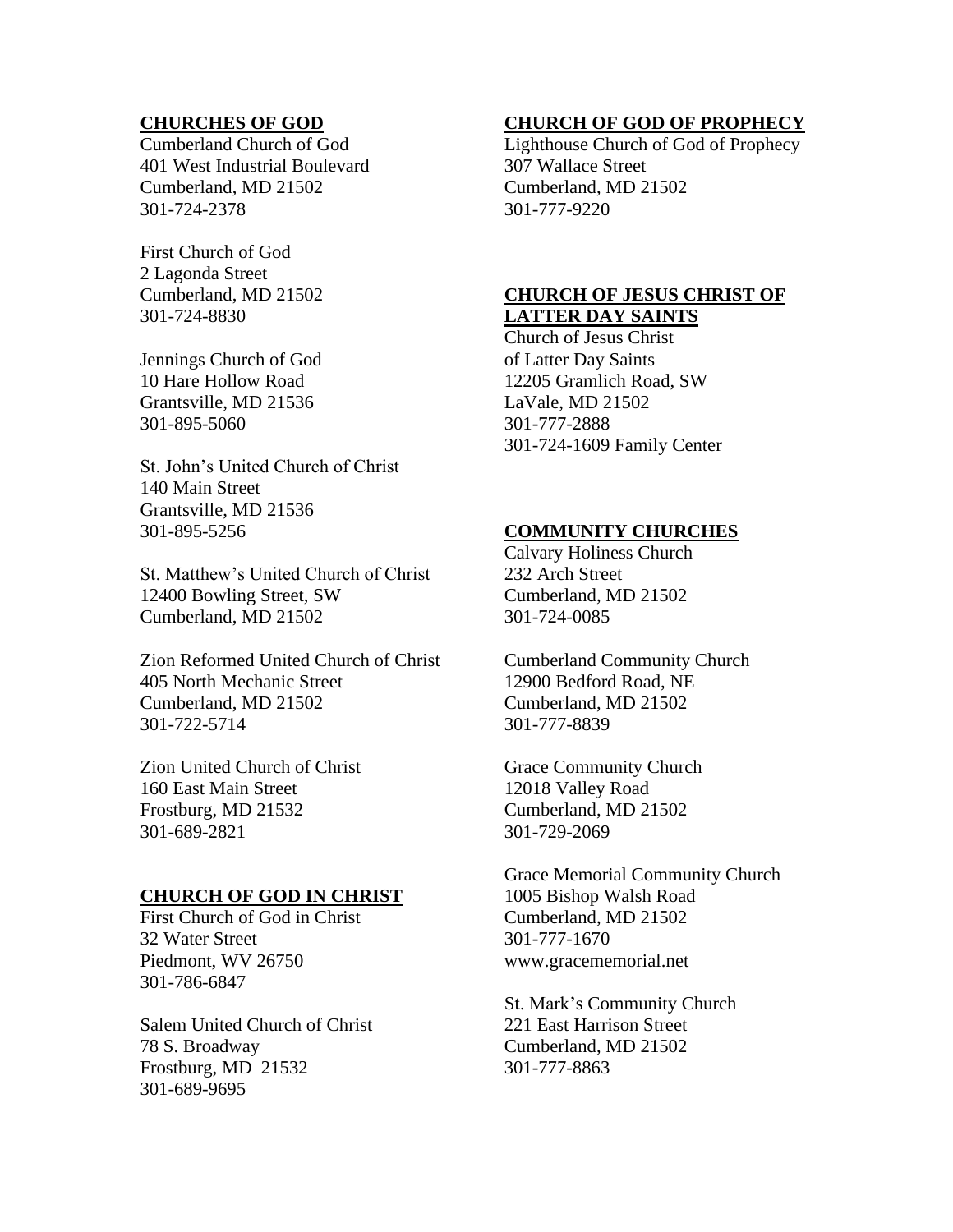### **EPISCOPAL**

Emmanuel Episcopal Church 16 Washington Street Cumberland, MD 21502 www.emmanuelparish.ang-md.org 301-777-3364

Emmanuel Episcopal Church (Keyser) 301 S Mineral St Keyser, WV 26726 304-788-4475

Holy Cross St. Philip's Episcopal Church 610 Brookfield Avenue Cumberland, MD 21502 holycrossphilips@yahoo.com 301-759-2688

St. George's Episcopal Church 12811 St. Georges Lane, NW Mt. Savage, MD 21545 301-264-3524

St. James' Episcopal Church 32 Main Street Westernport, MD 21532 301-359-9970

St. John's Episcopal Church 58 Broadway Frostburg, MD 21532 301-689-6634

St. Peter's Episcopal Church 6 St. Peter's Place Lonaconing, MD 21539 301-463-6144

### **INDEPENDENT CHURCHES**

Anointed Life Fellowship 13133 Warrior Drive Cresaptown, MD 21502 301-729-9466

Annunciation of Our Lord Parish P.O. Box 553, Hwy 28 N Fort Ashby, WV 26719 304-298-3392

Bethel Holiness Church 20701 Bethel Drive (Rt. 36 N) Lonaconing, MD 21539 301-463-5433

Calvary Chapel 416 Pennsylvania Avenue Cumberland, MD 21502 240-362-9971

Cumberland Bible Church 400 East Third Street Cumberland, MD 21502 301-724-1102

Cumberland Community Church 12900 Bedford Road, NE Cumberland, MD 21502 www.cumberlandcommunitychurch.com 301-777-8839

Danville Community Baptist Church 1880 Middle Ridge Rd SW Rawlings, MD 21557 www.danvillecommunitychurch.org 301-786-4544

First Congregational Church of Frostburg Bowery Street at College Avenue Frostburg, MD 21532 301-689-8906

"Friends in Jesus" Gospel Church Rt. 220 South (Prudential Building next to Sheetz) Cresaptown, MD 21502 301-707-0922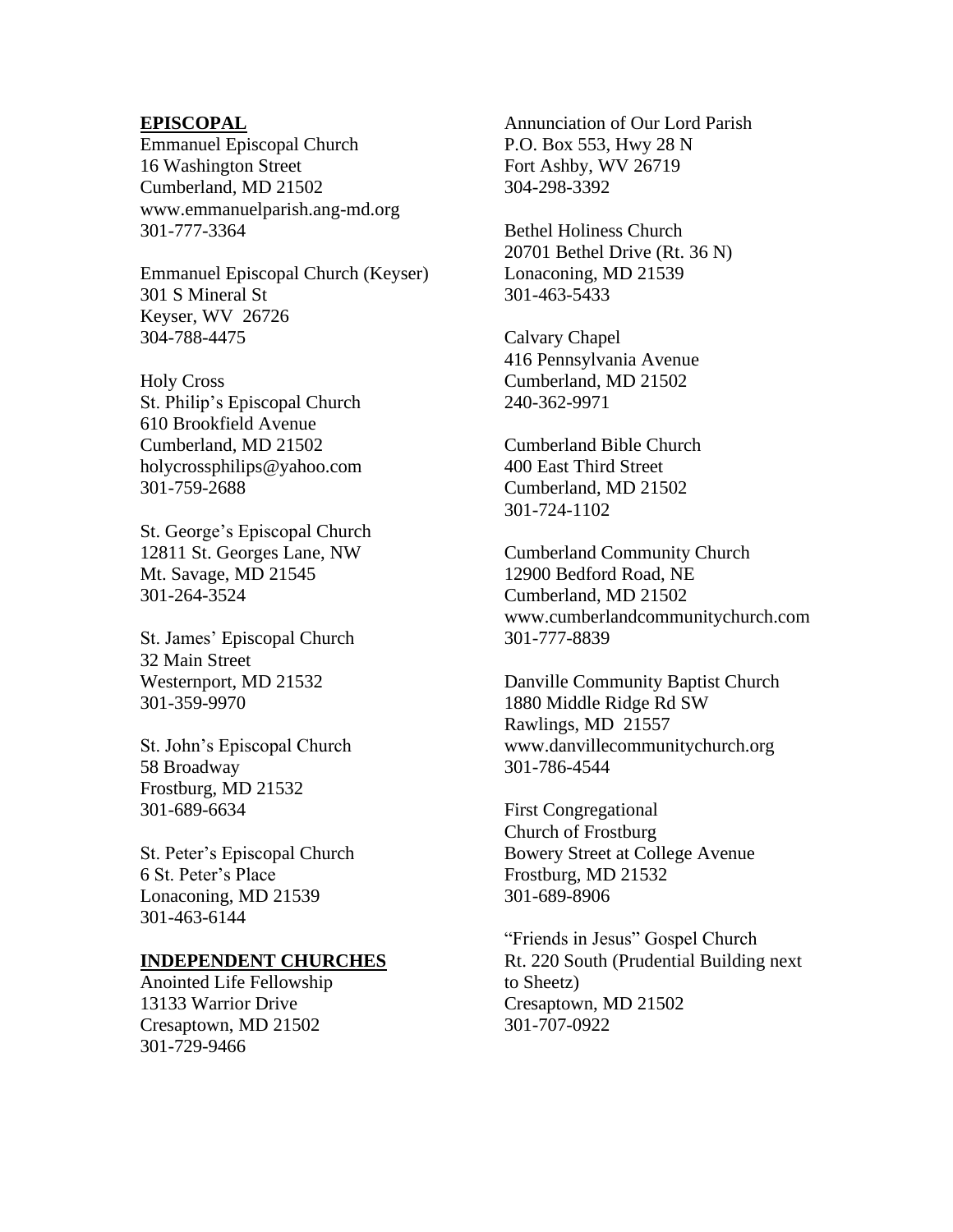God's Ark of Safety Ministry P.O. Box 52 Frostburg, MD 21532 www.godsark.org 301-689-3551

Memorial Hospital Pastoral Care Department 600 Memorial Avenue Cumberland, MD 21502 301-723-5159

Mountain Top Church Martin's Mountain, Orchard Rd, Flintstone, MD 2005 Bedford Street Cumberland, MD 21502 www.mthchurch.blogspot.com 240-362-7622

Souls' Harbor Church 1308 River Avenue Cumberland, MD 21502 301-777-1025

World Lighthouse Worship Center 724 North Park Road Grantsville, MD 21536 301-895-3868

# **INDEPENDENT CHURCH OF INTERDENOMINATIONS**

Interfaith Consortium, The 325 Frederick Street Cumberland, MD 21502 301-777-7388

# **JEHOVAH'S WITNESSES**

Kingdom Hall 10300 Country Club Road, NE Cumberland, MD 21502 301-722-4390

Kingdom Hall 101 Parkview Drive Grantsville, MD 21536 301-895-4843

Kingdom Hall of Jehovah's Witnesses 11515 Davis Farm Lane, SW Frostburg, MD 21532 301-689-2797

### **JEWISH TEMPLE**

B'er Chayim Temple 107 West Union Street Cumberland, MD 21502 [www.berchayim.org](http://www.berchayim.org/) info@berchayim.org 301-722-5688

#### **LUTHERAN**

Christ Lutheran Church Vocke Road LaVale, MD 21502 www.christlutheranlavale.org 301-729-1010

Mt. Calvary Lutheran Church 1 Fusner Street Westernport, MD 21562 301-359-3504

St. John's Lutheran Church 406 Arch Street Cumberland, MD 21502 stjohnscumberland@gmail.com 301-724-7250

St. Luke's Lutheran Church 1601 Frederick Street Cumberland, MD 21502 301-722-4190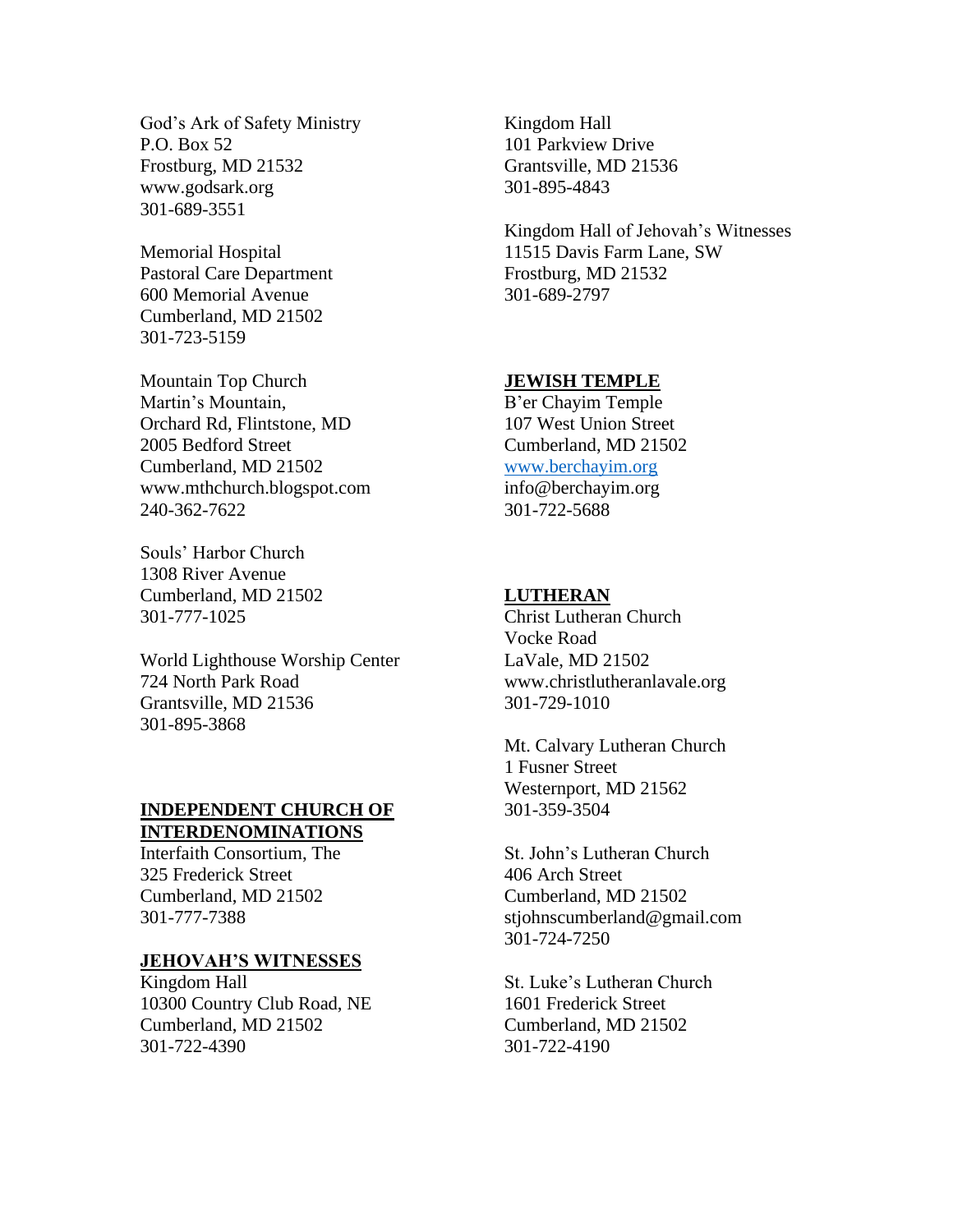St. Paul's Lutheran Church Washington & Smallwood Street Cumberland, MD 21502 www.stpaulscumberland.com 301-722-6604

St. Paul's Lutheran Church 34 West Main Street Frostburg, MD 21532 301-689-9244

Trinity Lutheran Church Missouri Synod 328 North Centre Street Cumberland, MD 21502 trinitylcms@atlantibbn.net 301-777-1800

#### **MENNONITE**

Flintstone Mennonite Church RR 1, Box 3 Flintstone, MD 21530 301-478-2060

Maple Glen Mennonite Church 74 Maple Glen Road Grantsville, MD 21536 301-895-5945

Oak Grove Mennonite Church Grantsville, MD 21536 301-895-3262

Pinto Mennonite Church 13822 Pinto Road, SW Pinto, MD 21556 pintochurch@atlanticbb.net 301-726-4380

#### **METHODIST**

Barton United Methodist Church 18917 Legislative Road, SW Barton, MD 21521 301-463-2315

Bloomington United Methodist Church 10 Knight Street Bloomington, MD 21523 301-359-3551

Calvary United Methodist Church 28 Knobley St. Ridgeley, WV 26757 calvaryumcridgeley.org 304-738-8940 Centenary United Methodist Church 14501 Bedford Road, NE Cumberland, MD 21502 301-722-0383

Central United Methodist Church 15 South George Street Cumberland, MD 21502 301-724-4080

Centre Street United Methodist Church 217 North Centre Street Cumberland, MD 21502 301-722-5370

Christ United Methodist Church 400 Race Street Cumberland, MD 21502 www.cresapumc.org 301-777-1561

Cresaptown United Methodist Church 14805 McMullen Highway, SW Cresaptown, MD 21502 www.cresapumc.org 301-729-0052

Davis Memorial United Methodist Church 14300 Uhl Highway, SE Cumberland, MD 21502 301-724-3896 or 301-759-4003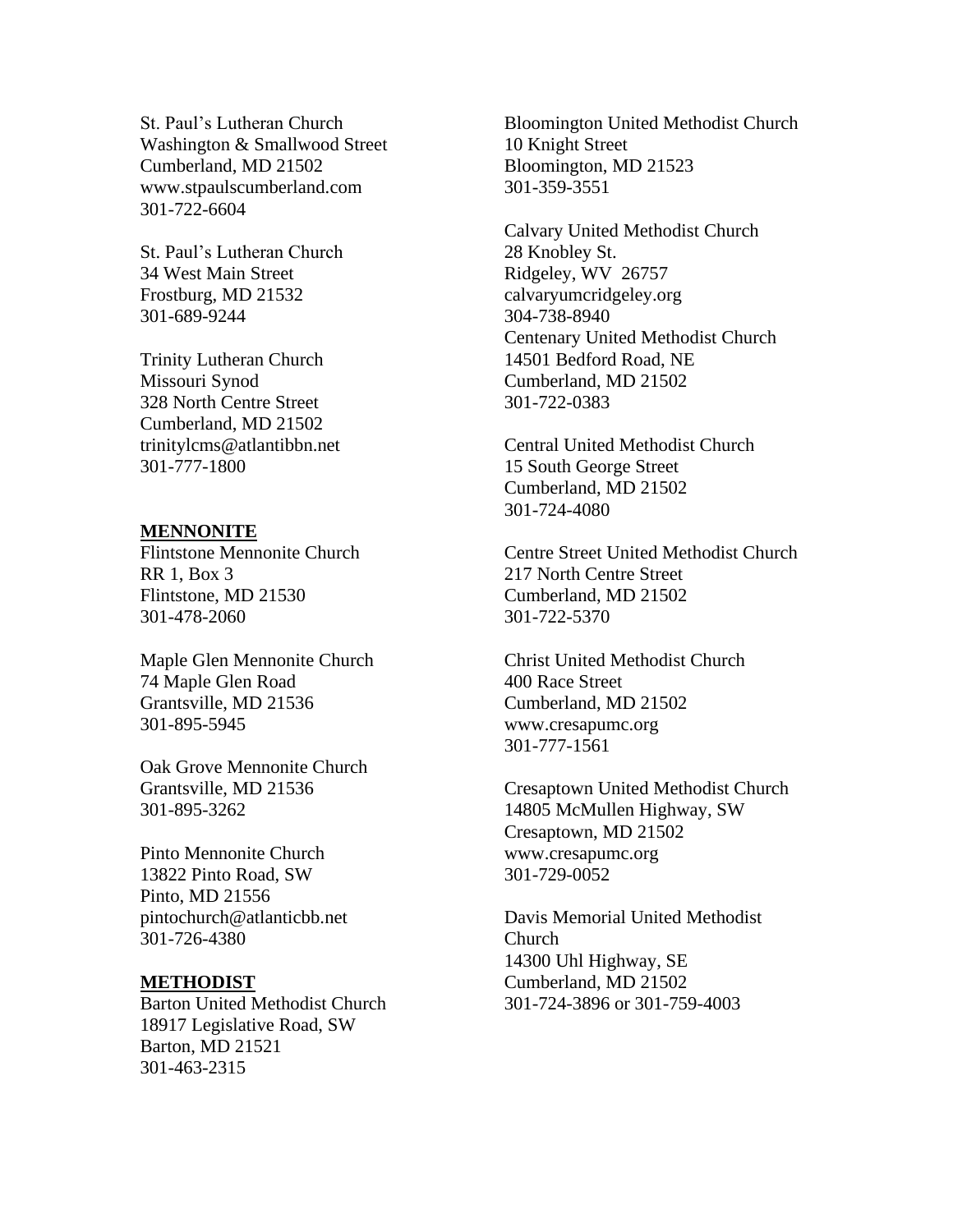Dawson United Methodist Church Route 3, Box 93A Rawlings, MD 21557 301-786-5077

Ellerslie United Methodist Church 14307 Temple Street, NW Ellerslie, MD 21529 301-724-4929

Emmanuel Bethel United Methodist Church 24 Humbird Street Cumberland, MD 21502 301-722-8108

Emmanuel United Methodist Church 29 Pocahontas Road Frostburg, MD 21532 301-689-1570

Fairview Avenue United Methodist Church 640 Fairview Avenue Cumberland, MD 21502 301-722-3300

First United Methodist Church 1707 Frederick Street Cumberland, MD 21502 301-722-8558

First United Methodist Church 14 Church Street Lonaconing, MD 21539 301-463-6409

Frostburg United Methodist Church 46 Main Street Frostburg, MD 21532 301-689-6626

Holy Cross United Methodist Church 3 Miller Lane Ridgeley, WV 26753 304-738-2206

Kingsley United Methodist Church 246 Williams Street Cumberland, MD 21502 301-724-1150

LaVale United Methodist Church 565 National Highway LaVale, MD 21502 301-722-6800

Mapleside United Methodist Church First & Maple Streets Cumberland, MD 21502 301-724-9046 or 301-724-2010

McKendree United Methodist Church 205 Paca Street Cumberland, MD 21502 301-777-3048 or 301-777-3040

Melvin United Methodist Church 208 Gleason Street Cumberland, MD 21502 301-724-9046

Melvin United Methodist Church Marion & Reynolds Streets Cumberland, MD 21502 301-777-3997

Midland Grace United Methodist Church Midland, MD 21542 301-463-6236

Mount Hermon United Methodist Church 13200 Mount Hermon Road Cumberland, MD 21502 301-777-7760

Mount Savage United Methodist Church 12619 New Row Road, NW Mt. Savage, MD 21545 301-264-3535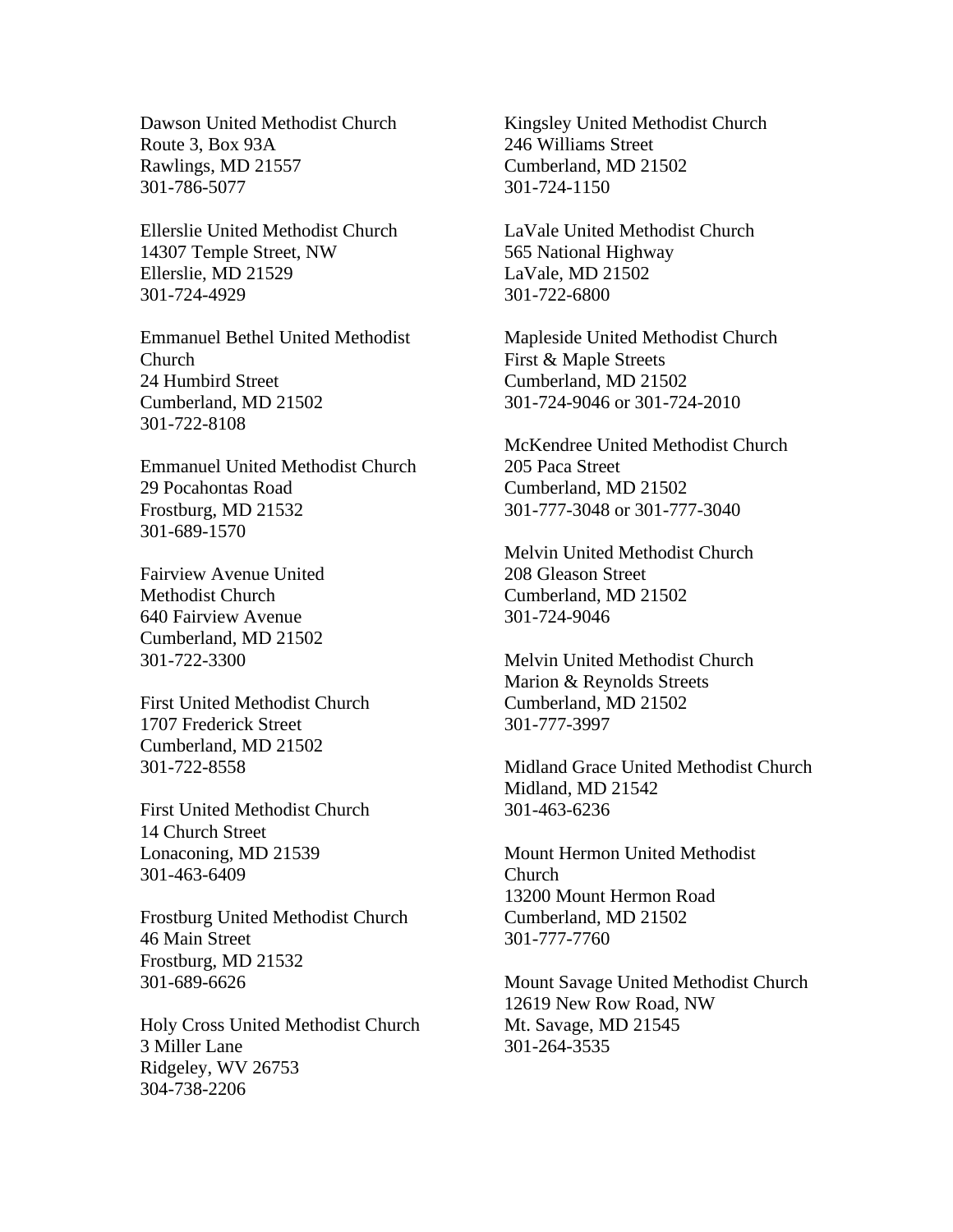Mount Zion United Methodist Church Route 40 Frostburg, MD 21532 301-689-1188

New Covenant United Methodist Church Kingsley Grace Mission Center 130 Virginia Avenue Cumberland, MD 21502 301-777-5281

New Covenant United Methodist Church 1707 Frederick Street Cumberland, MD 21502 www.newcovenantumc.ning.com 301-724-1150

Park Place United Methodist Church 80 National Highway LaVale, MD 21502 301-722-8145

Piney Plains United Methodist Church 12708 Faith Circle, NE Little Orleans, MD 21766 301-478-2287

Potomac Park United Methodist Church McMullen Highway, SW Potomac Park, MD 20859 301-729-1993, 301-759-3306 or 301-722-7751

Prosperity United Methodist Church 13505 Pleasant Valley Road, NE Flintstone, MD 21530 301-722-0322

Rawlings United Methodist Church 18910 McMullen Highway, SW Rawlings, MD 21557 301-729-0088

Shaft United Methodist Church 19304 Shaft Road, SW Frostburg, MD 21532 301-689-2158

Trinity United Methodist Church 122 Grand Avenue Cumberland, MD 21502 301-724-7171

Wesley Chapel United Methodist Rt. 956 Short Gap, WV 26726 304-726-7215

Westernport United Methodist 424 Vine Street Westernport, MD 21562 301-359-3515

Zion & Centenary United Methodist Church 12201 Bedford Road Cumberland, MD 21501 301-722-6831

#### **NAZARENE**

Bethel Church of the Nazarene 11720 Valley Rd Cumberland, MD 21502 301-724-9343

First Church of the Nazarene 508 East Oldtown Road Cumberland, MD 21502 301-777-1480

Frostburg Church of the Nazarene 150 Center Street Frostburg, MD 21532 301-689-5146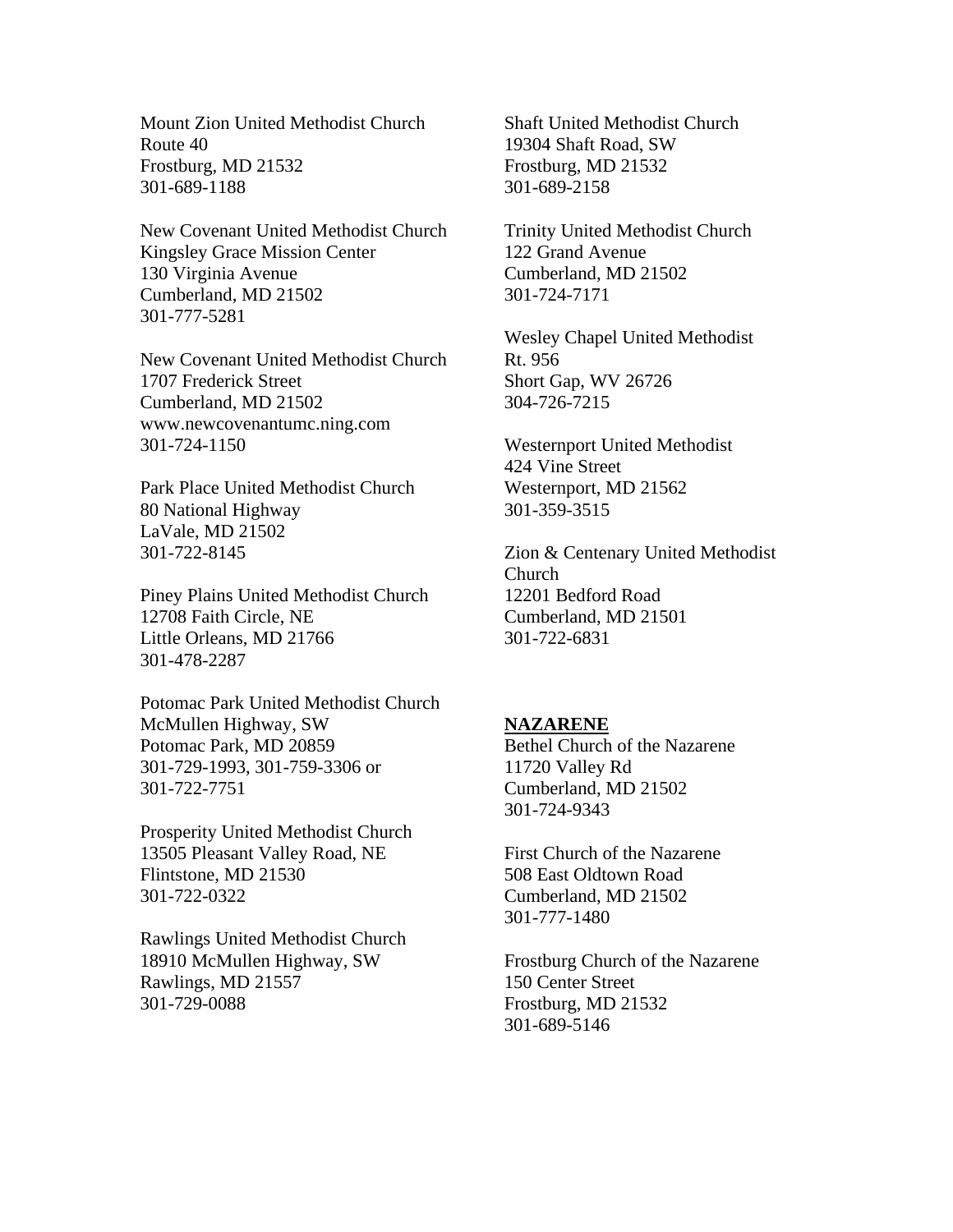#### **NON-DENOMINATIONAL**

Christian Science First Church 113 South Centre Street Cumberland, MD 21502 301-722-4468

Church of the Redeemer 1393 Dorsey Hotel Road Grantsville, MD 21536 301-895-3434

Friendship Haven Church 22 North Mechanic Street Cumberland, MD 21502 301-724-2382

Grace Ministry 400 Seymour St. Cumberland, MD 21502 [Dr.jwthomas@gmail.com](mailto:Dr.jwthomas@gmail.com) 301-724-0871

Hope Springs Christian Fellowship 12400 Bowling St. SW Cumberland, MD 21502 [www.hopespringsonline.com](http://www.hopespringsonline.com/) 301-697-4566

LaVale Christian Center 25 Doris Street LaVale, MD 21502 301-729-3680

Liberty Christian Fellowship 14200 McMullen Hwy Cresaptown, MD 21502 301-729-1133

Love's Way Christian Center 210 S. Centre Street Cumberland, MD 21502 301-724-0300

Maranantha Christian Fellowship 918 Gay Street Cumberland, MD 21502 301-724-6377

Mount Zion Church Knobley Rd. Short Gap, WV [www.cometothemount.com](http://www.cometothemount.com/) 301-788-4740

NorthStar Church One Racquet Club Road Rawlings, MD 21557

Salvation Army 701 East First Street Cumberland, MD 21502 301-777-7600

Tri-State Ministry Center 232 Hyndman Rd. Hyndman, PA 15545 [www.tristateministry.com](http://www.tristateministry.com/) 814-767-9100

# **OFFICIATES**

Clerk of the Court Dawne D Lindsey County Courthouse 30 Washington St. Cumberland, MD 21502 301-777-5922

#### **PENTECOSTAL**

Full Gospel Pentecostal Church 477 Eastern Avenue Cumberland, MD 21502 301-722-4029

New Life Tabernacle 400 Homer Street Cumberland, MD 21502 301-724-6101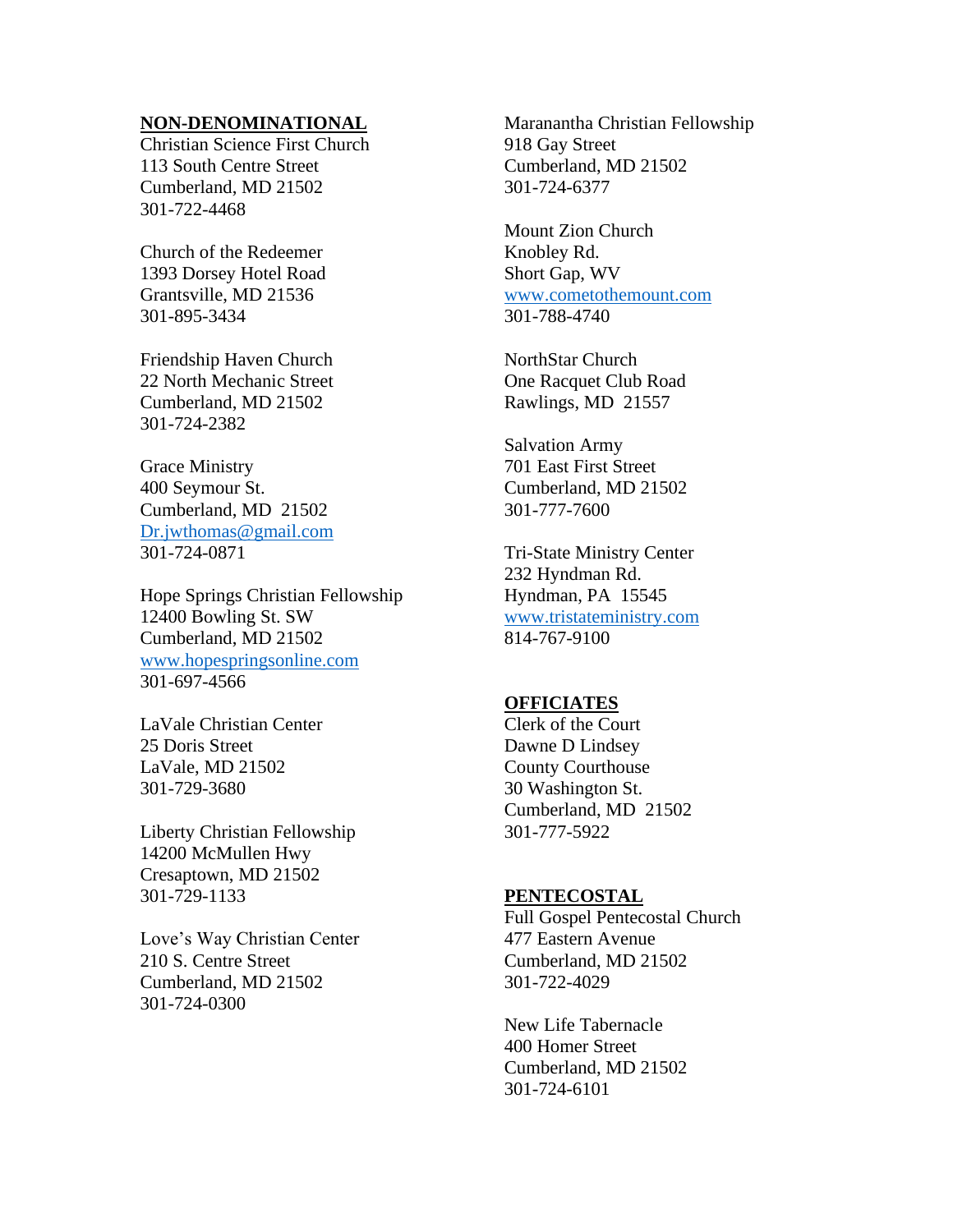### **PENTECOSTAL HOLINESS**

Bethel Pentecostal Holiness Church Rt. 36 North Lonaconing, MD 21539 301-463-5433

Pentecostal Holiness Church 660 Fayette Street Cumberland, MD 21502 301-722-8104

### **PRESBYTERIAN**

Barrelville Presbyterian Church 12811 Woodcock Hollow Road Mt. Savage, MD 21545

Faith Presbyterian Church In America PCA 103 Mustaphal Drive LaVale, MD 21502 www.faithpca.lavale.org 301-729-0100

First Presbyterian Church 11 Washington Street Cumberland, MD 21502 www.fpc-cumberland.org 301-777-3700

First Presbyterian Church 1 East Main Street Lonaconing, MD 21539 301-463-6759

First Presbyterian Church of Frostburg 33 Broadway Frostburg, MD 21532 301-689-3538

Piedmont Presbyterian Church 63 Ashfield St. Piedmont, WV [www.piedmontpresby.org](http://www.piedmontpresby.org/) 304-355-8614

Pilgrims Hope Church 921 Virginia Avenue Cumberland, MD 21502

Pilgrims Hope Reformed Presbyterian Church Oldtown, MD 21555 301-478-5764

Pittsburgh Presbytery-PCA 103 Mustaphal Drive LaVale, MD 21502 301-729-2220

Presbyterian Church of Barton 19201 Legislative Road, SW Barton, MD 21521 301-463-5542

### **SEVENTH DAY ADVENTISTS**

Cumberland Seventh-Day Adventist Church 800 Hill Top Drive Cumberland, MD 21502 301-722-2721

Frostburg Seventh-Day Adventist Church 82 West College Avenue Frostburg, MD 21532 301-689-8894

Mountain Top Seventh-Day Adventist Church 16335 Garrett Highway Oakland, MD 21550 301-387-9532